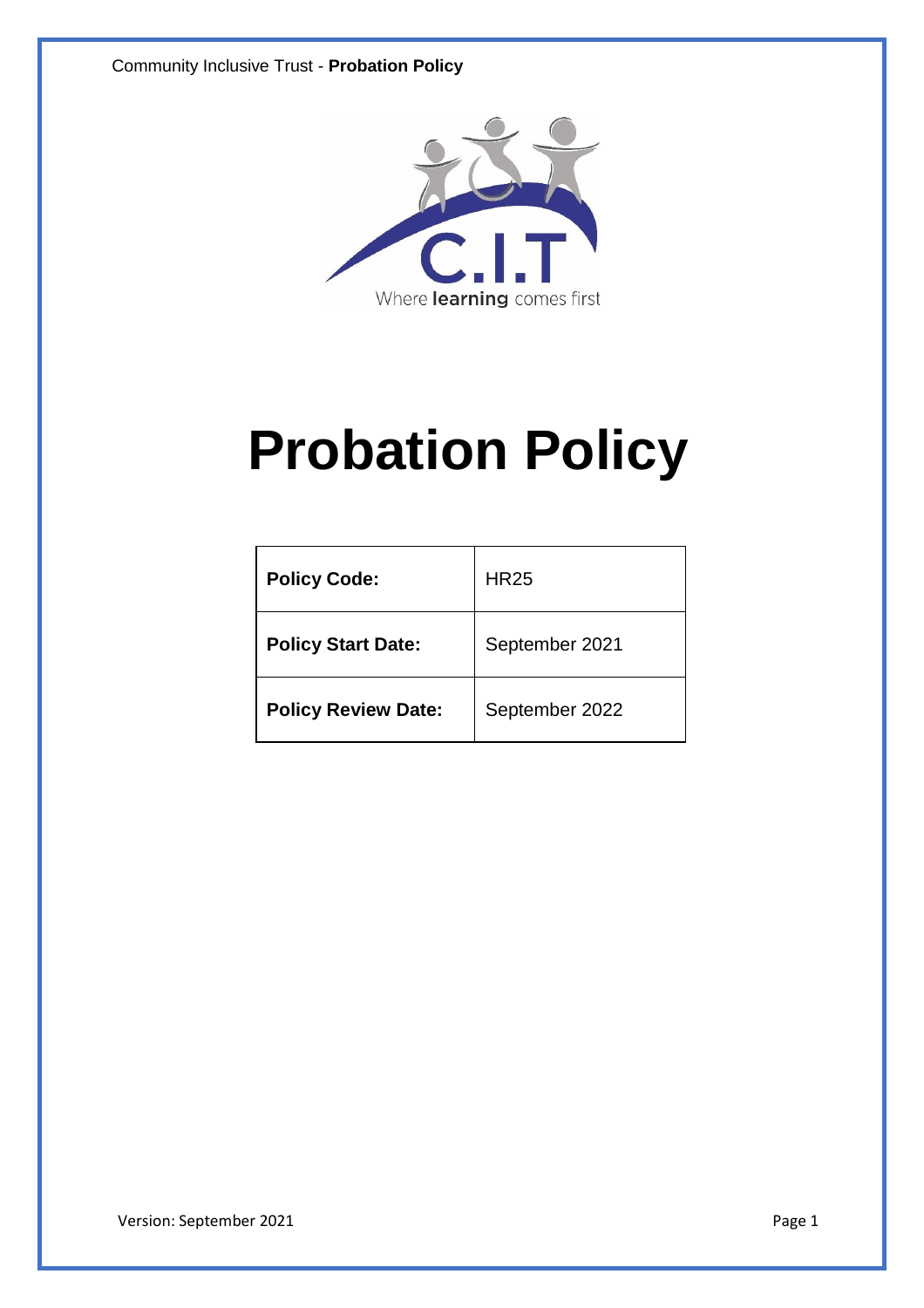# **1. Introduction**

- 1.1 CIT operate a probationary period at the start of employment for all new employees. In some cases, the Trust may also apply a probationary period to employees who have been transferred or promoted into different posts within the Trust. In these circumstances their original post would normally be filled on a fixed term basis.
- 1.2 The probationary period is a two-way process and is designed to enable the Trust to assess a new employee's suitability and ability to perform in their role and for the employee to judge if the requirements of the role meets the expectations they have.
- 1.3 CIT believe that the effective use of probationary periods greatly increases the likelihood of new employees performing effectively in their new role.

# **2. Purpose**

- 2.1 The probation procedure allows line managers to monitor, formally review and provide feedback to new employees.
- 2.2 The following areas will be reviewed:
	- Quality and quantity of work;
	- Conduct and attendance:
	- Compliance with policies and procedures;
	- Attitude and motivation;
	- Leadership and management (if appropriate).
- 2.3 More detail of these criteria and expectations are shown in Appendix A.

#### **3. Scope**

- 3.1 This procedure applies to all new employees.
- 3.2 Performance of ECTs (Early Career Teacher) and Apprentices must be managed in coordination with the relevant provider.
- 3.3 During their probationary period employees will be subject to the terms and conditions of their contract with the exceptions of the terms detailed within this policy.
- 3.4 During this period disciplinary, capability and absence will be handled under the terms of this policy and not the CIT Absence Management, Capability and Disciplinary policies.
- 3.5 Any period of absence recorded during a probation period will count towards an employee's ongoing absence record and may be used in future absence management procedures.

# **4. Equal Opportunities**

4.1 The probationary procedure must always be applied fairly and in accordance with employment law and CIT Equal Opportunities and Diversity Policy.

# **5. Other relevant Policies**

5.1 This policy should be read in conjunction with the following CIT policies: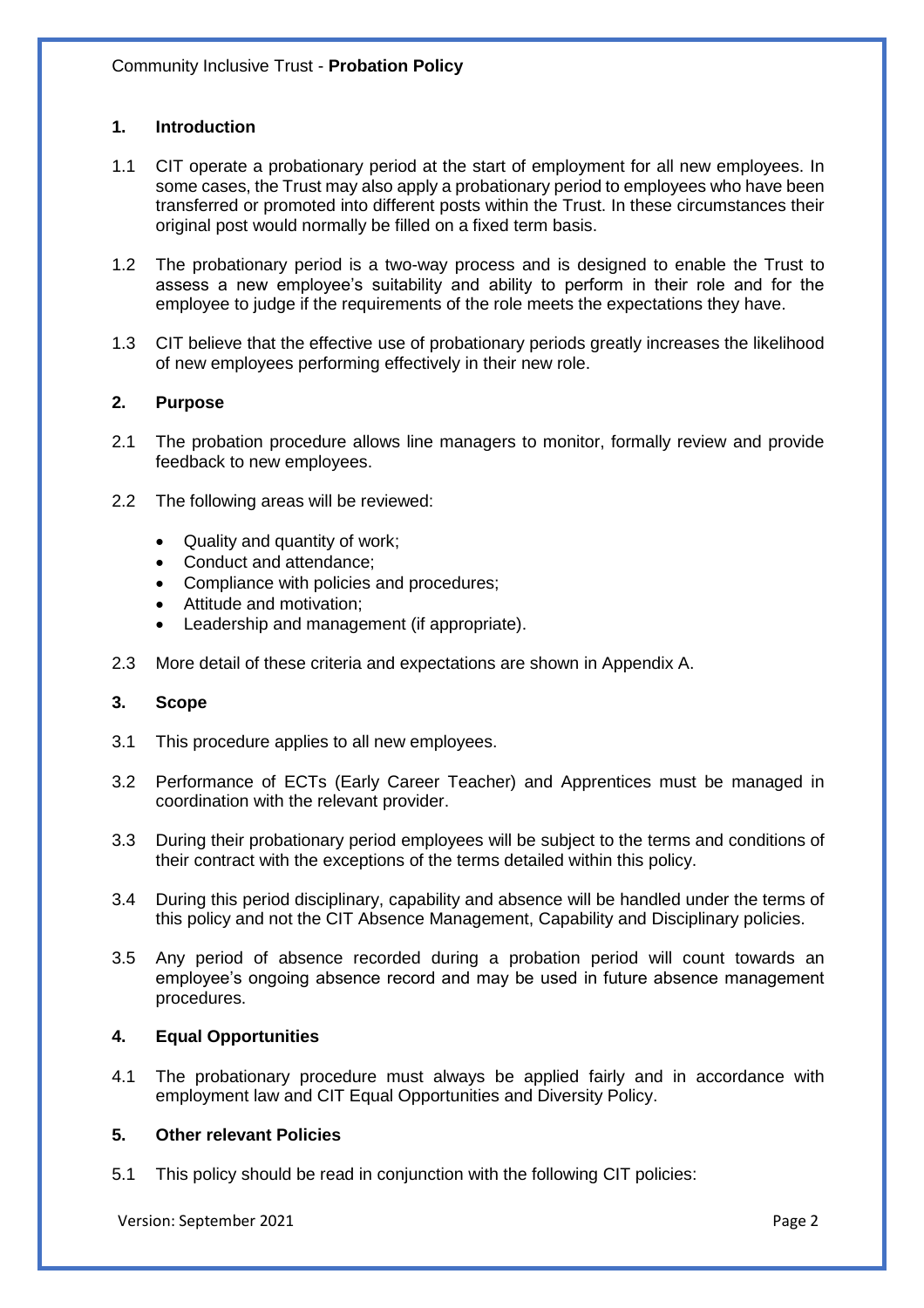- Staff Code of Conduct:
- Induction Policy;
- Data Protection Policy;
- NQT/ECT Induction Policy;
- Performance Management Policy.

# **6. Responsibilities**

- 6.1 CIT HR is responsible for establishing and maintaining fair, consistent and objective procedures for matters relating to employee probation.
- 6.2 Each Head of School has overall responsibility for the completion of probation periods for staff within their schools.
- 6.3 For centrally employed staff department heads have overall responsibility for the completion of probation periods for staff within their department.
- 6.4 Line managers have responsibility for the following:
	- Making sure the employee is aware of and has read this Probation Policy.
	- Setting out clearly the expected standard of performance, how this will be assessed and the expected standards of conduct.
	- Arranging, completing and documenting the probation reviews required under this policy.
	- Identifying any areas of performance or conduct that are a concern and raising this in a timely manner with the employee.
	- Informing the relevant Head of School, Department Head or member of ELT of any concerns.
	- Working with the employee to establish support that can be provided to assist the employee in reaching the required standards.
- 6.5 All new employees have responsibility for the following:
	- Reading and understanding this policy and procedure.
	- Ensuring that the required standards and expectations of performance are understood.
	- Working with their line manager and engaging with any support provided.

# **7. Notice Periods**

7.1 The notice period for all employees during their probation period is two weeks.

# **8. Procedure**

- 8.1 The probation period for all new staff will last for 6 months commencing on the date of employment. All employees will be assigned a Probation Manager, which will normally be their immediate line manager, who will conduct their probation reviews.
- 8.2 All new employees will have a formal induction meeting on their first day. This meeting will set out the Probation Process for the employee.
- 8.3 During the probation period there are three official meetings that will take place between the Probation Manager and new employee: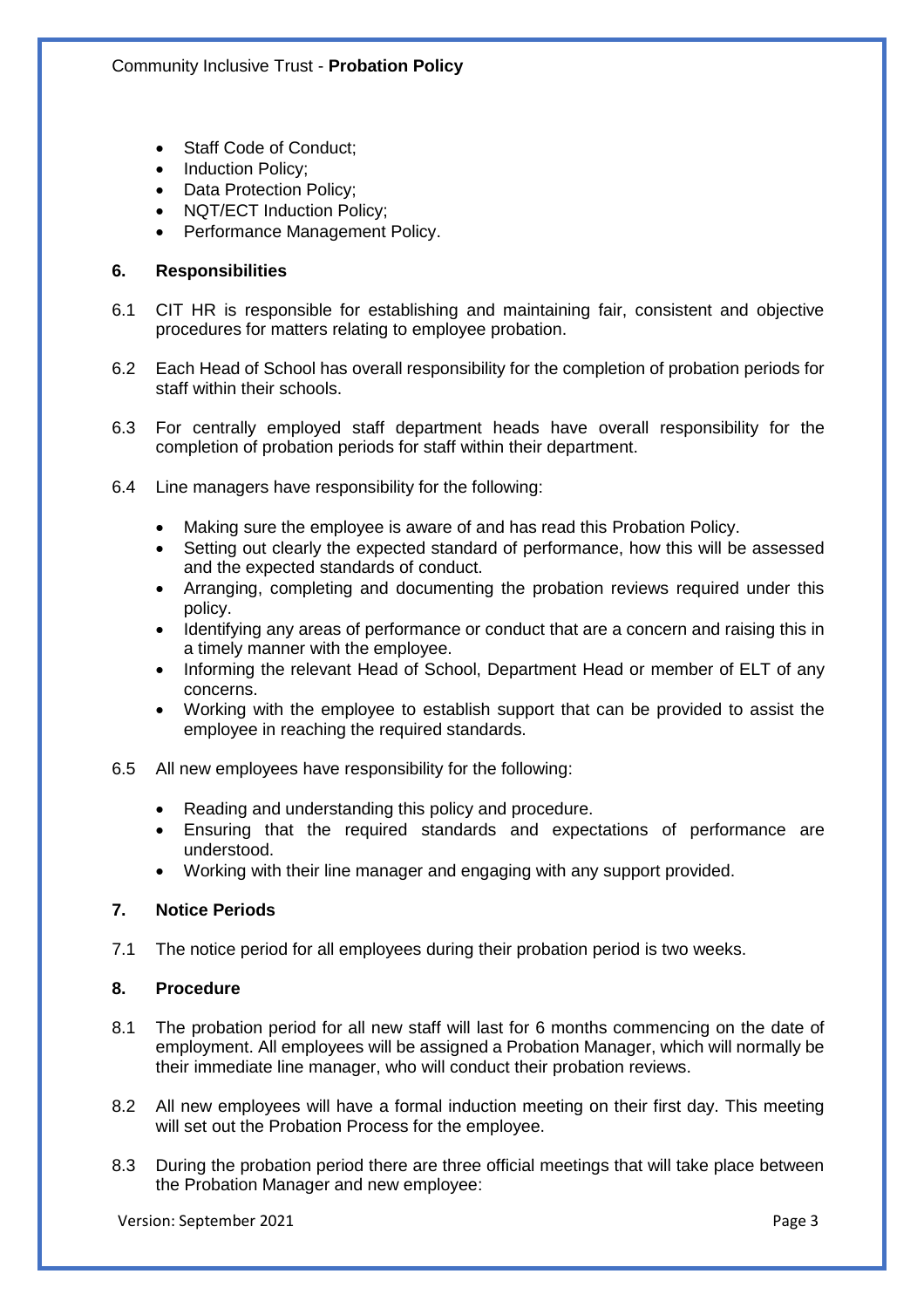- Initial Meeting week one;
- Interim Review 3 months;
- Final Review 6 months.
- 8.4 The review meetings are a confidential meeting between the employee and Probation Manager and must assess the current performance of the new employee, discuss objectives and progress towards these and identify training and or support that may be required.
- 8.5 The associated paperwork must be completed by the Probation Manager following any official meeting.
- 8.6 If, during the interim meeting the level of performance of the new employee is a concern, it must be made clear that if the required improvements are not made before the final review meeting their contract may be ended.
- 8.7 Alongside these official review meetings Probation Managers should have regular informal meetings with new employees to continually assess performance. Although these meetings are informal, it is good practice to keep notes of any minor concerns raised or additional support provided.

#### **9. Performance Concerns**

- 9.1 Performance concerns should be raised with the employee by the Probation Manager as soon as they are identified. This will be done at an informal review where the concerns will be discussed and support and training will be identified. An informal support plan will be completed that clearly states the required expectations from the employee and document the support that has been provided.
- 9.2 Employees and Probation Managers will agree an appropriate timescale for the improvements to be achieved. Failure to reach the agreed expectations or additional concerns being identified may require an additional informal review meeting.
- 9.3 Informal performance concerns meetings will normally be conducted by the Probation Manager, but they can also be conducted by a Senior Manager, Head of School, Department Head, ELT or the Trust Board.
- 9.4 If it is not possible to reach the required expectations following these informal processes, it may be necessary to convene a Formal Probation Review Meeting, see section 12.

#### **10. Conduct Concerns**

- 10.1 Conduct concerns should be investigated informally as soon as they are identified and a fact-finding exercise conducted. This fact-finding evidence will be reviewed by HR and one of the following options will be chosen:
	- No Further Action:
	- Informal Management Guidance;
	- Formal Investigation Required.
- 10.2 If a Formal Investigation is required this will be conducted by the Probation Manager, a Senior Manager, Head of School, Department Head, ELT or the Trust Board.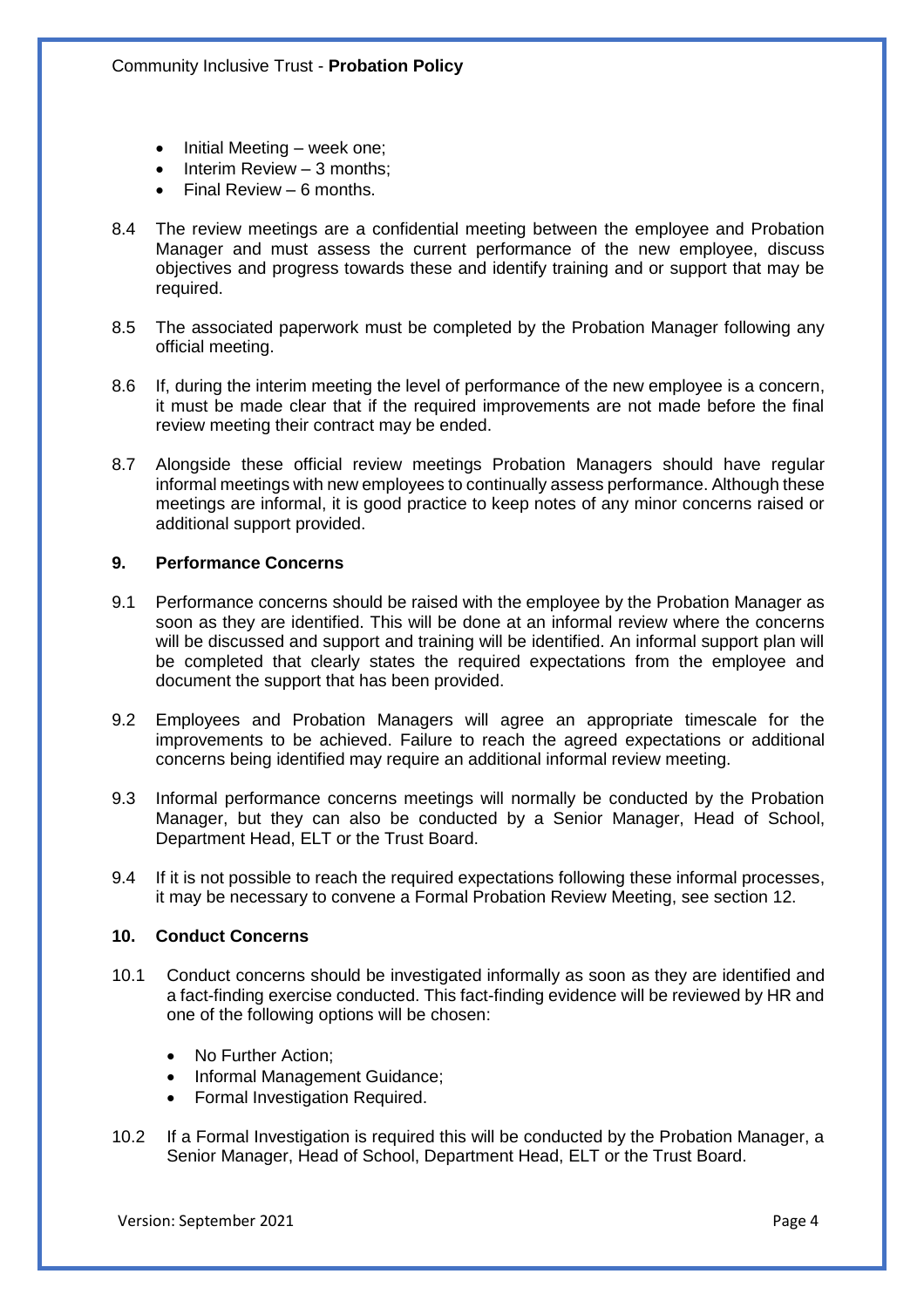- 10.3 Investigations can be conducted by an individual from a different school or department.
- 10.4 It may be necessary to gather evidence as part of the investigation including witness statements and physical evidence such as CCTV.
- 10.5 Employees and witnesses will not normally have the right to be accompanied at any investigation meeting.
- 10.6 There is no requirement for prior notice to be given before any investigation meetings.
- 10.7 Following the completion of this Formal Investigation a Formal Probation Review Meeting may be required, see section 12.
- 10.8 If concerns are of a safeguarding nature it may be appropriate to inform the LADO.

#### **11. Suspension**

- 11.1 There may be instances where it is necessary to consider whether an employee should be suspended from the workplace. The organisation will only consider suspension in the following circumstances:
	- Where there are reasonable grounds for concern that evidence may be tampered with/destroyed;
	- Witnesses may be pressurised;
	- There is a potential risk to the organisation or other employees in allowing the employee to remain at work;
	- The allegations are so serious that they would constitute gross misconduct if proven.
- 11.2 Suspension will not be an automatic response and a decision to suspend will only be taken after careful considerations of all alternatives to suspension such as reorganisation of duties, work location or temporary redeployment to another role. Suspension does not in itself constitute disciplinary action or imply any decision or judgement as to guilt.
- 11.3 During suspension, or alternative duties, the employee will continue to receive their normal pay. However, the Trust reserves the right to withhold pay in exceptional circumstances.
- 11.4 The decision whether or not to suspend will be made by the CEO or Director of Education with advice from the Central HR Team. Any decision to suspend without pay must be formally agreed by the CEO and HR Director. The discussions must include consideration of alternatives to suspension, prior to a decision being made. In all cases suspension will be kept under review and will be kept as short as possible.
- 11.5 If the CEO is unavailable to make a suspension without pay decision then a majority ELT agreement will be required.
- 11.6 If suspension is deemed necessary, an appropriate manager must be identified to act as the named contact for the employee for the duration of their suspension.
- 11.7 At the meeting the employee will be told the following:
	- The basic allegation and why a suspension is regarded as being necessary;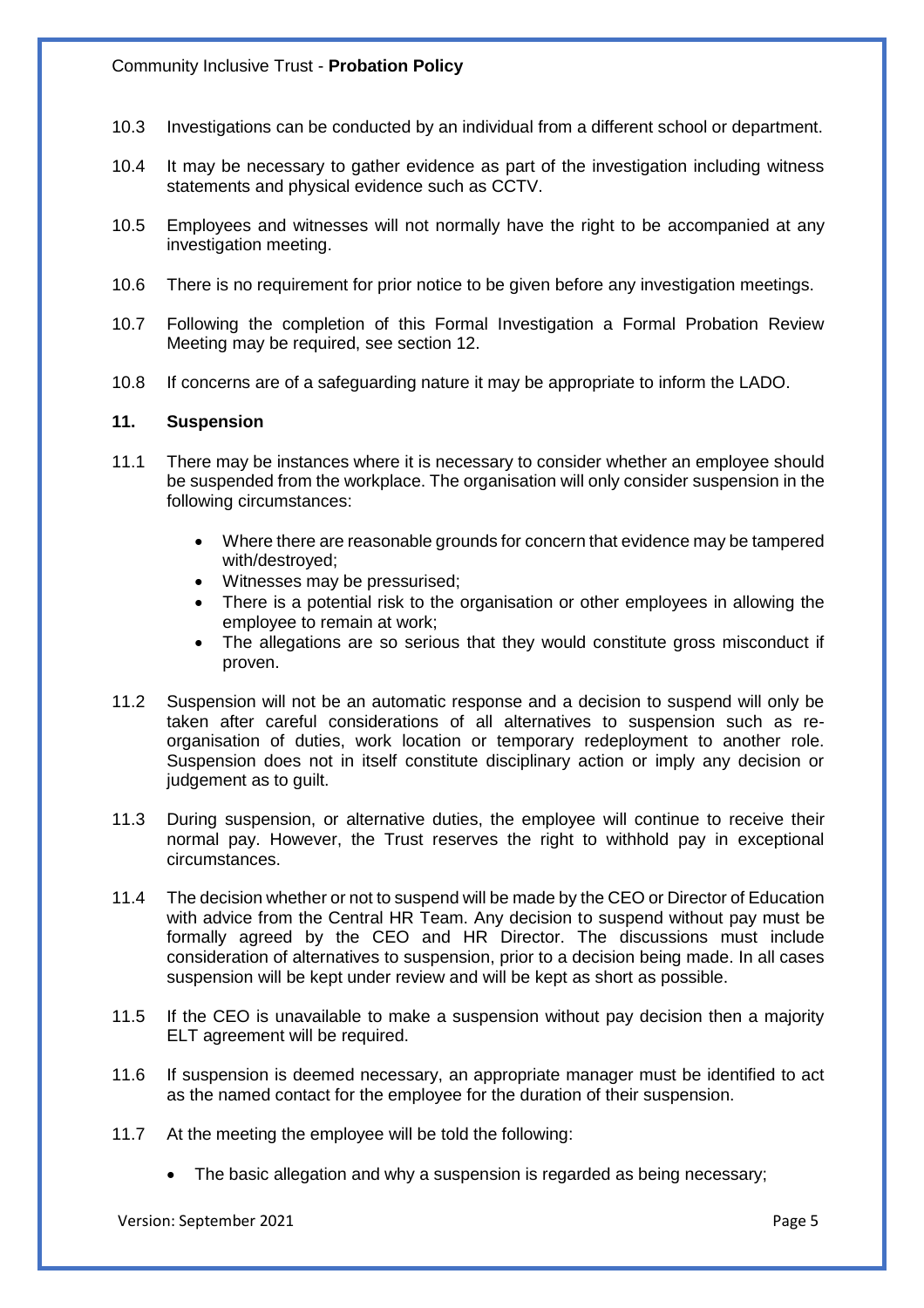- Who their named contact will be for the duration of the suspension, if known. If this has not been established yet, the employee will be informed that they will be told this as soon as the named contact has been identified;
- That they will remain on full pay, or
- That the Trust has exercised its right to withhold pay in exceptional circumstances;
- That their suspension will be confirmed in writing.
- 11.8 Full details of the suspension must be confirmed in writing following the meeting.
- 11.9 If the allegation is against the CEO any decision to suspend must be made by the Chair of the Trust Board. A decision to suspend without pay would require a majority Board agreement.

### **12. Final Review**

- 12.1 The final review period must be held before the 6-month anniversary of the employee's start date. If an employee passes their 6-month anniversary without a final review meeting they will be deemed to have successfully passed their probation.
- 12.2 During the final review meeting the employee's performance will be discussed and a decision made about their suitability to continue in the role.
- 12.3 There are three potential outcomes at the final review meeting:
	- Employment confirmed following successful completion of probation period;
	- An extension to the probationary period;
	- Recommend the employee's contract to be terminated following failure of probation period.

# **13. Employment Confirmed**

- 13.1 Decision confirmed in writing following Final Review Meeting. Employee will move into normal performance management procedure and suitable objectives will be set.
- 13.2 If employment is to be confirmed then there is no requirement for any prior notice of the Final Review Meeting to be given, but 5 working days is good practice.
- 13.3 Employees have no right to be accompanied at a Final Review Meeting where employment is to be confirmed.
- 13.4 Final Review meetings where employment is to be confirmed will normally be held by the Probation Manager, but they can also be held by Senior Managers, Head of School, Department Heads, ELT or the Trust Board.

# **14. Extension**

- 14.1 CIT HR must be contacted before any probation period is extended. Probation periods should only be extended where either:
	- Concerns have been raised with the employee previously and although the required standard has not been met, significant improvement has been seen;
	- Recent concerns have been raised with the employee and there has not been sufficient time for improvement to be evidence;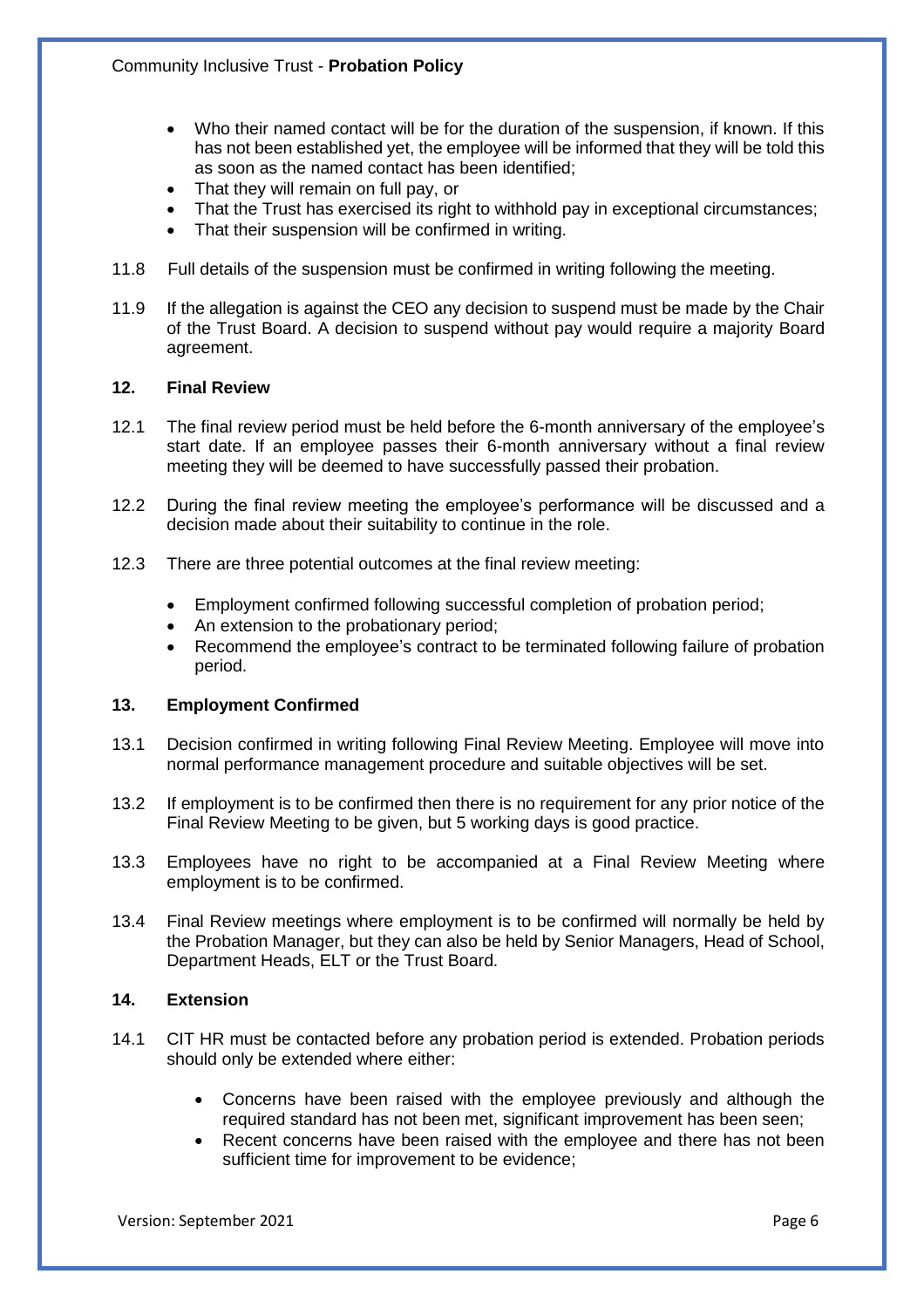- There have been sustained periods of absence or school closure, where it has not been possible to assess performance but future attendance is not anticipated to be a concern.
- 14.2 The outcome will be confirmed in writing following the Final Review Meeting.
- 14.3 A probation period can be extended by a maximum of 6 additional months.
- 14.4 If a probation period is to be extended then there is no requirement for any prior notice of the Final Review Meeting to be given, but 5 working days is good practice.
- 14.5 Employees have no right to be accompanied at a Final Review Meeting where the probation is to be extended.
- 14.6 Final Review meetings where a probation period is to be extended will normally be held by the Probation Manager but they can also be held by Senior Managers, Head of School, Department Heads, ELT or the Trust Board.

#### **15. Ending probation**

- 15.1 If an employee's attendance, capability or conduct is not at the expected level by the end of their probation period, or any extended period, their employment may be terminated with appropriate notice given.
- 15.2 It is normal practice to allow an employee to complete the full duration of their probation period; however, where there are serious concerns around conduct, capability or attendance the probation period can be ended early. CIT HR must be contacted in all cases where termination of employment under the Probation Policy is likely.
- 15.3 Where dismissal is a possible outcome the employee will be invited in writing to attend a Formal Probation Review meeting. The letter must contain the following:
	- The date, time and location of the meeting, giving the employee a minimum of 5 working days' notice;
	- The concerns that have been identified that will be discussed at the review meeting;
	- The employee's right to be represented at the meeting by a Trade Union representative or work colleague;
	- That dismissal is a possible outcome and the name of the Chair.
- 15.4 This meeting will be chaired by either the Probation Manager or an appropriate senior member of staff who will be either a Senior Manager, Head of School, ELT, Local School Board member or member of the Trust Board.
- 15.5 A member of CIT HR may also be present at these meetings along with a note-taker.
- 15.6 During the meeting the Chair will set out the performance concerns to the employee. The employee will be given the opportunity to address these concerns or provide any mitigating circumstances.
- 15.7 The Chair will decide the outcome of the meeting which may be:
	- the dismissal of the employee;
	- issuing of a management guidance;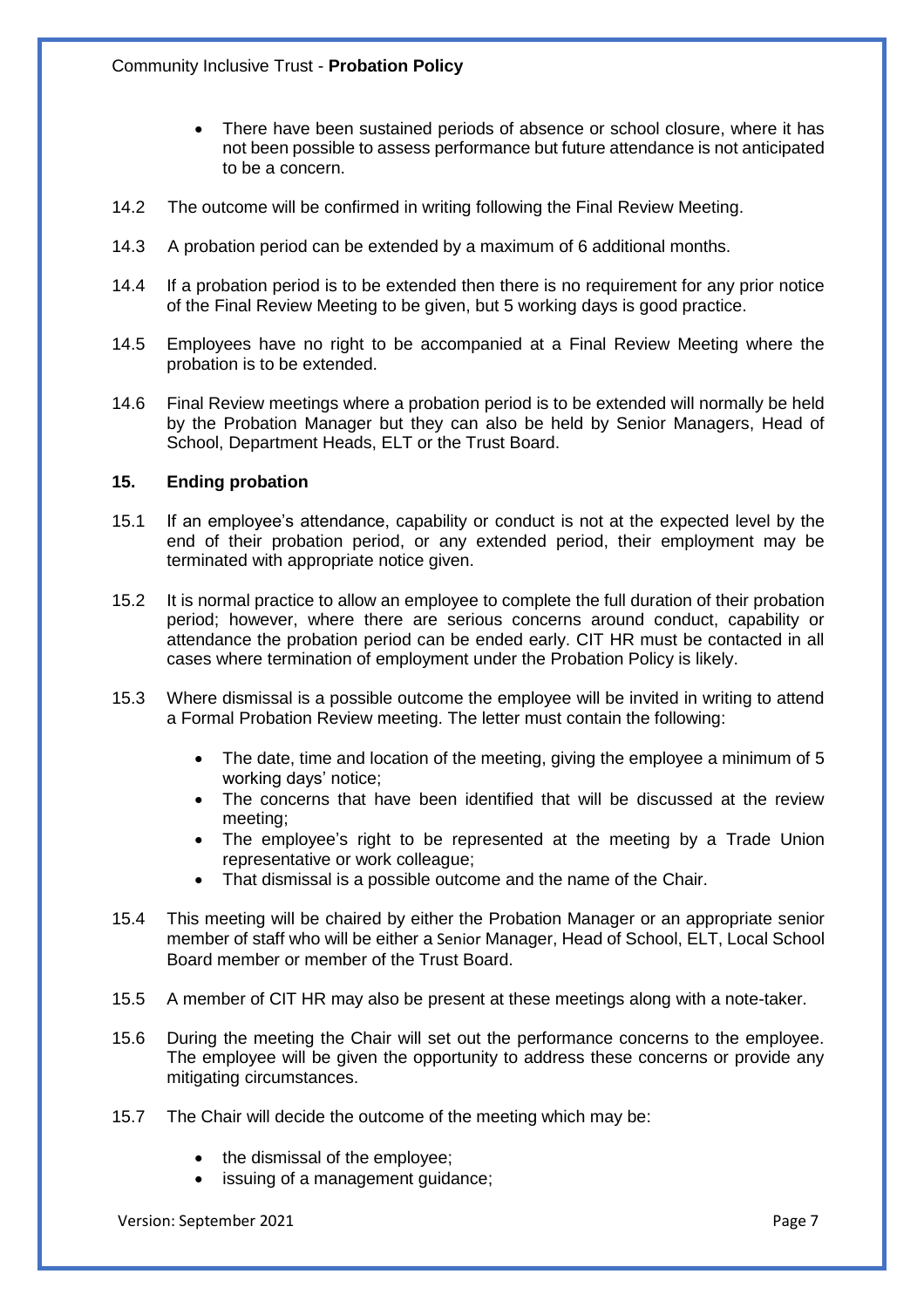- a warning;
- the extension of the probation;
- a performance improvement support plan;
- another suitable alternative measure.
- 15.8 It may be necessary for the meeting to be adjourned before a decision is made.
- 15.9 The Chair can issue a first warning or final warning as appropriate. Any warning will count in any future probation review meetings or disciplinary actions. Warnings will stay live on an employee record for the following time periods:
	- First warning  $-6$  months;
	- Final Warning 9 months.
- 15.10 The Chair will confirm the decision in writing following the conclusion of the meeting.

#### **16. Appealing**

- 16.1 An employee has the right to appeal any of the following decisions made in a Formal Probation Review Meeting:
	- Dismissal;
	- First warning;
	- Final warning.
- 16.2 The employee must put their appeal in writing to either their Head of School, the Director of HR, Clerk to the Local School Board or Clerk to the Trust Board within 10 working days of the outcome being confirmed in writing. Appeals received after this deadline will not be heard.
- 16.3 The appeal must fully set out the grounds for the appeal.
- 16.4 Appeals against warnings will be heard by an appropriate senior member of staff who will be either a Senior Manager, Head of School, member of the Executive Leadership Team, Local School Board member or member of the Trust Board.
- 16.5 Appeals against a dismissal will be heard by a panel, of at least 2, made up of staff who will be either a Senior Manager, Head of School, member of the Executive Leadership Team, Local School Board member or member of the Trust Board.
- 16.6 Appeals will normally be chaired by a member of staff more senior than then individual who chaired the Formal Probation Review meeting.
- 16.7 An appeal meeting will be convened as soon as is reasonably practicable and the employee will be given at least 5 working days' notice. Employees will have the right to be accompanied by ether a Trade Union representative or a work colleague.
- 16.8 All paperwork from the original probation review meeting will be provided to the employee and panel prior to the appeal hearing.
- 16.9 The Chair of the probation review will be present at the appeal to present the case for their decision.
- 16.10 A member of CIT HR will be present at any appeal meeting along with a note-taker.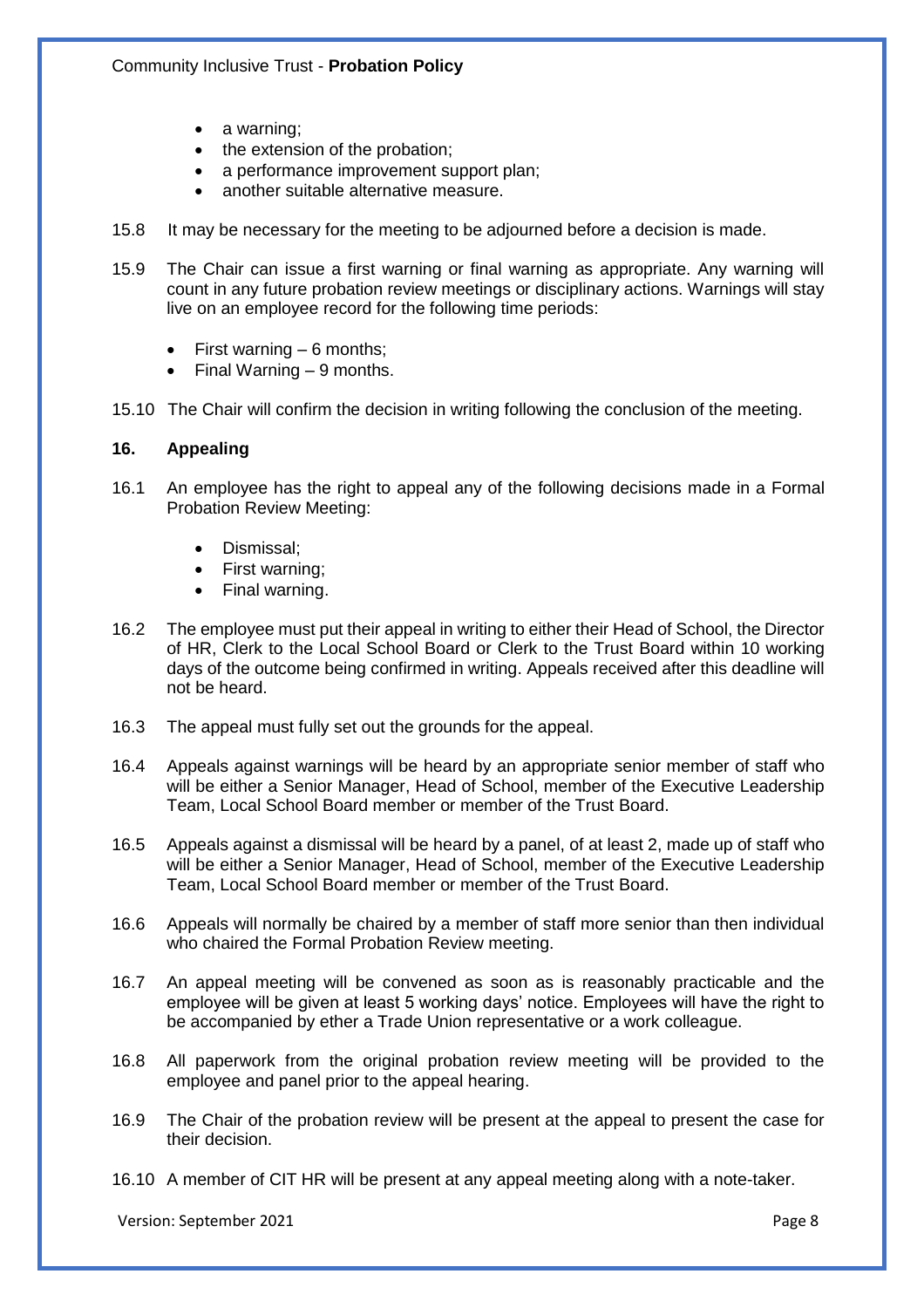16.11 The outcome of the appeal will be one of the following:

- Uphold the original decision;
- Revoke the original decision;
- Substitute a lesser penalty;
- The appeals panel's decision is final.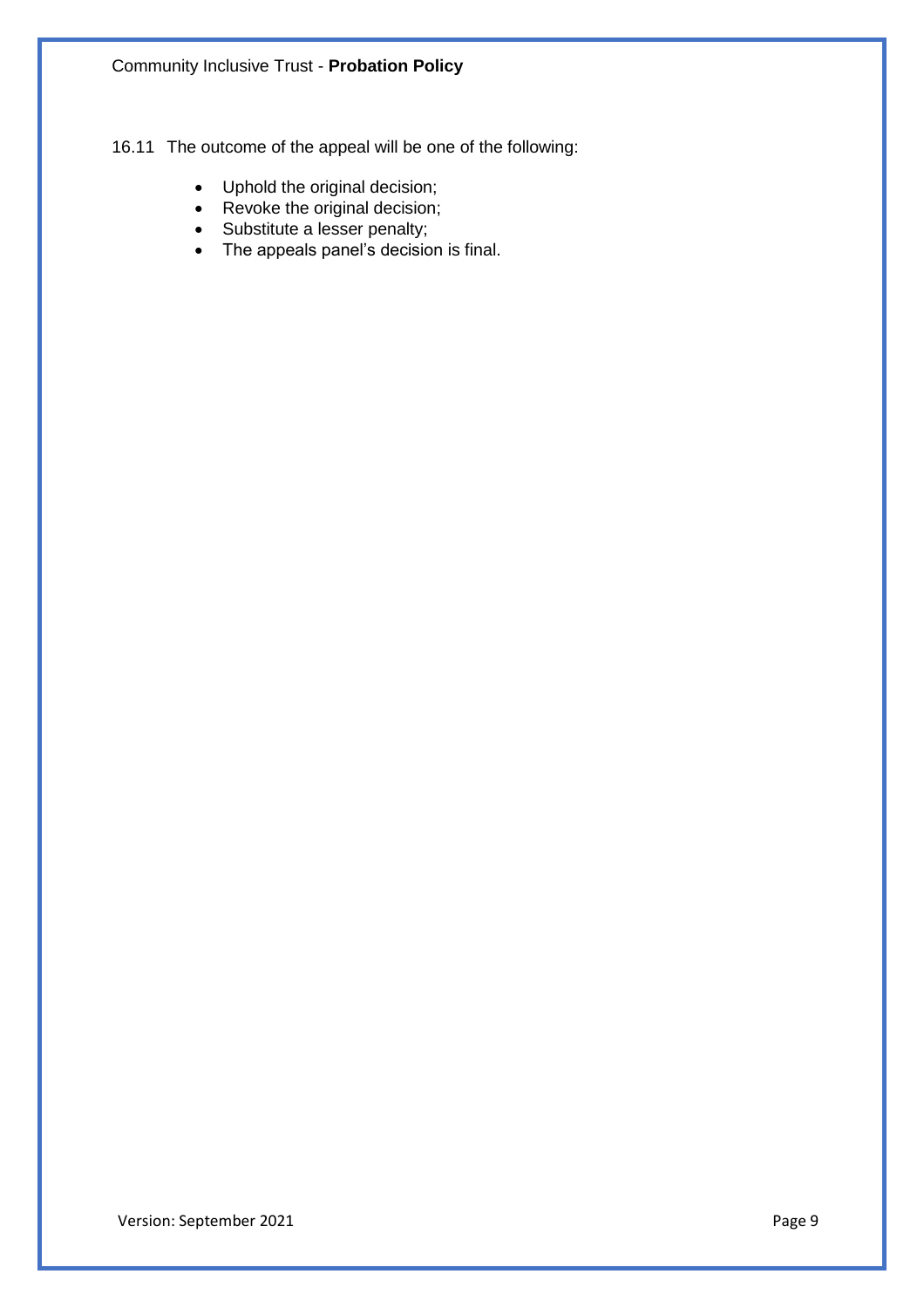**Appendix A - Examples of Effective Behaviours** (this list is not exhaustive and should not be used as a checklist)

## **1. Quality and quantity of work**

- 1.1 Agreeing targets with line manager and successfully achieving or working towards their completion.
- 1.2 Ability to solve routine problems independently as required.
- 1.3 Developing ideas for improvement and contributing to the overall strategy of the school or Trust.
- 1.4 Managing own workload effectively and supporting other team members.
- 1.5 Meeting the majority of deadline set and producing work at or above the required standard.

#### **2. Attitudes and motivation**

- 2.1 Displaying the values of ethos of CIT in their daily practice.
- 2.2 Building and maintaining effective positive relationships with colleagues.
- 2.3 Accepting responsibility for tasks.
- 2.4 Fully committing and engaging with CPD.
- 2.5 Having a flexible and supportive approach to work.
- 2.6 Working cohesively with others to resolve issues and problems.

#### **3. Conduct and attendance**

- 3.1 Conducting themselves in a professional manner at all times (in line with the staff code of conduct).
- 3.2 Being respectful of the needs and feelings of others.
- 3.3 High level of attendance at work.
- 3.4 Outstanding timekeeping.
- **4. Compliance with policies and procedures, for example**
- 4.1 Finance.
- 4.2 Health and Safety.
- 4.3 HR.
- 4.4 IT.
- 4.5 Data protection and confidentiality.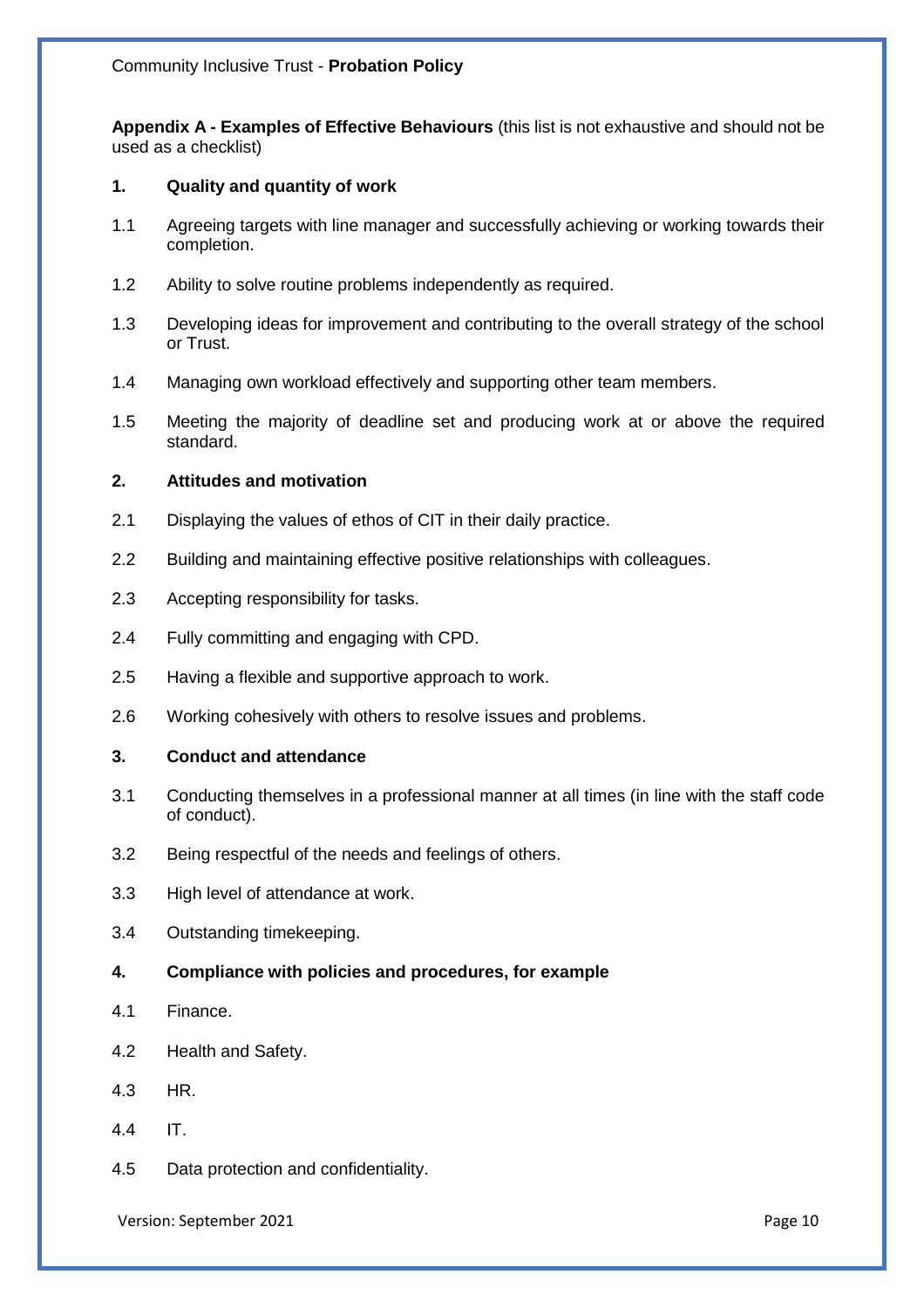# **5. Leadership and management (if appropriate)**

- 5.1 Managing the workload of employees effectively.
- 5.2 Showing a commitment to the development of their team.
- 5.3 Establishing a working environment where staff feel able to challenge and contribute.
- 5.4 Effectively and proactively managing staffing issues.
- 5.5 Empowering and motivating staff.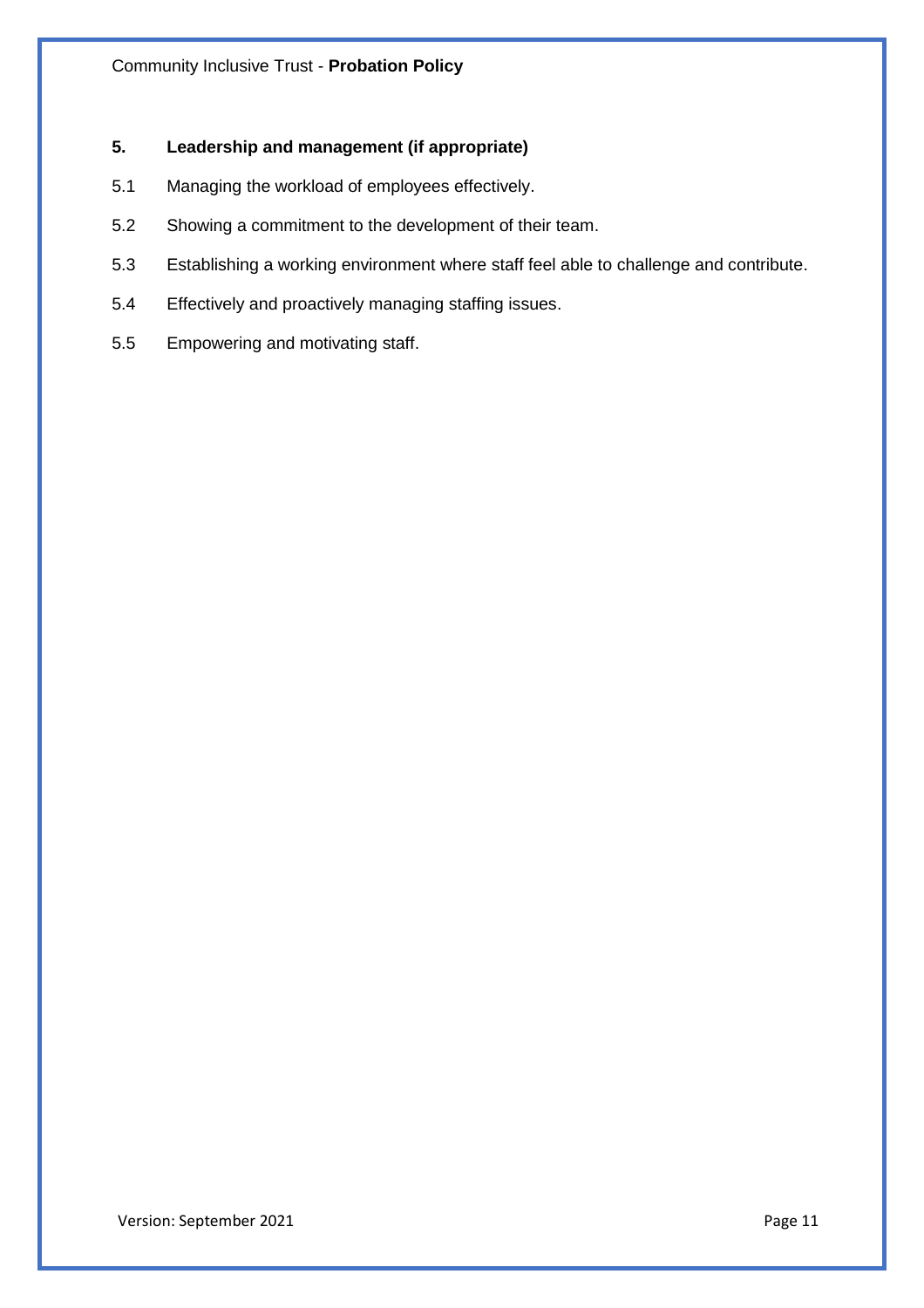# **Appendix B - Expected Conduct**

#### **1. Standard of Expected Conduct**

- 1.1 As employees represent the Trust, the highest standards of conduct are required at all times to ensure the organisation retains its high reputation. This includes maintaining high levels of both professional and personal conduct.
- 1.2 Specific examples of conduct expected by the Trust are listed below (please note the list is not exhaustive). Breaching any of these standards will be classed as misconduct and depending on the seriousness of the breach may ultimately be deemed as gross misconduct. The Trust will consider the implications of any breach of conduct on an employee's continued employment on a case by case basis.
- 1.3 In some cases, employee conduct outside of work may be considered as misconduct or gross misconduct for the purposes of their employment contract. Examples include the inappropriate use of social media which names CIT or colleagues in a derogatory way, Police investigations or safeguarding concerns.

#### **2. Maintaining Confidentiality**

2.1 All staff must treat sensitive, personal information with respect and confidentiality and not disclose it unless required to do so by their employer or by law. Staff must adhere to the data principles in the Data Protection Act. Further information on this can be accessed via the Data Protection Officer.

#### **3. Attending Work**

3.1 All employees must attend work in accordance with their specified working pattern and hours, be punctual, and follow School or Departmental procedures for booking annual leave, requesting other time off, reporting sickness absence and recording hours worked.

#### **4. Dressing Appropriately**

4.1 All employees must ensure that their overall appearance is appropriate to their role, smart, clean and tidy. Employees must not present themselves in a way that might undermine confidence in the Trust or its services.

#### **5. Observing Policies, Procedures and Rules**

- 5.1 A number of policies, procedures and rules exist to ensure the safety of students and staff or to ensure the smooth running of the Trust.
- 5.2 Employees must ensure that they have read and understood all of the Trust Policies and Procedures and are required to comply with all of the Policies and Procedures.

#### **6. Behaving Appropriately**

- 6.1 Employees should maintain appropriate standards of conduct and behaviour both inside and outside the Trust and never behave in a way that might bring the Trust into disrepute. If they do, disciplinary action may be taken, even if the behaviour occurs outside of work.
- 6.2 Employees should work co-operatively within teams and respect the skills, expertise and contributions of their colleagues.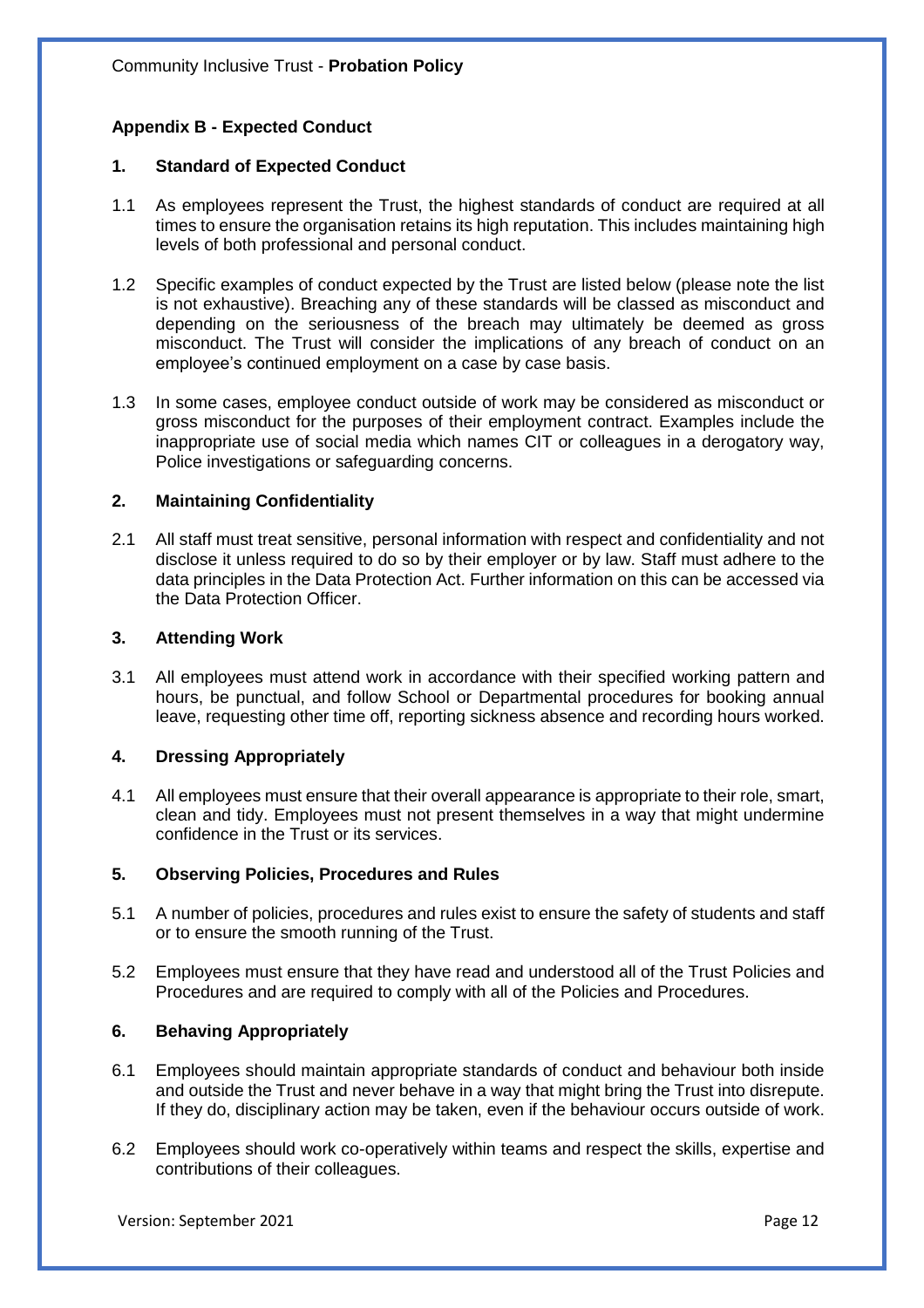- 6.3 Employees are expected to comply with all reasonable management requests.
- 6.4 Employees must make sure they do not use inappropriate or offensive behaviour including using obscene language and gestures, victimisation or harassment of other members of staff.

#### **7. Reporting being arrested, cautioned, charged or convicted of a criminal offence**

7.1 Employees arrested, cautioned, charged with or convicted of a criminal offence are required to report this to the Head of School, CIT HR or CEO at the earliest opportunity. In particular, employees should confidentially disclose any investigations or interventions that they are subject to outside of work which may call into question their suitability to work with children.

#### **8. Use of Trust Property and Equipment**

- 8.1 All employees have a general responsibility for the security of the property of the Trust, for avoiding loss, and for ensuring resources are used most economically.
- 8.2 Employees must ensure that any Trust equipment or property that they use is used properly for Trust activities. Equipment should not be used for work of a private or personal nature without prior permission and authorisation from an appropriate manager.
- 8.3 Employees must make sure they do not use the Trust's telephone's, email or internet use excessively for personal reasons.

#### **9. Smoking**

9.1 Employees are not allowed to smoke in no-smoking areas, this applies to anything that can be smoked and includes, but is not limited to, cigarettes, electronic cigarettes, pipes (including water pipes such as shisha and hookah pipes) cigars and herbal cigarettes.

## **10. Gross Misconduct**

- 10.1 An employee may be liable to summary dismissal without notice or pay in lieu of notice if they are found guilty of gross misconduct.
- 10.2 The following are examples of issues which might constitute gross misconduct.
- 10.3 These are illustrative only and do not constitute an exhaustive list:
	- A fundamental and/or wilful breach of the Trust rules, regulations and policies;
	- Gross negligence or dangerous behaviour, which causes or may cause unacceptable loss, damage or injury;
	- Grossly indecent or immoral behaviour;
	- Abuse, or any other inappropriate behaviour or action, involving children whether this is inside or outside of the Trust, during work time or out of work time.
	- Threatening or violent behaviour, fighting or physical or verbal assault;
	- Fraud:
	- Deliberate falsification of any records (e.g. time-sheets) in respect of the employee or any fellow employee;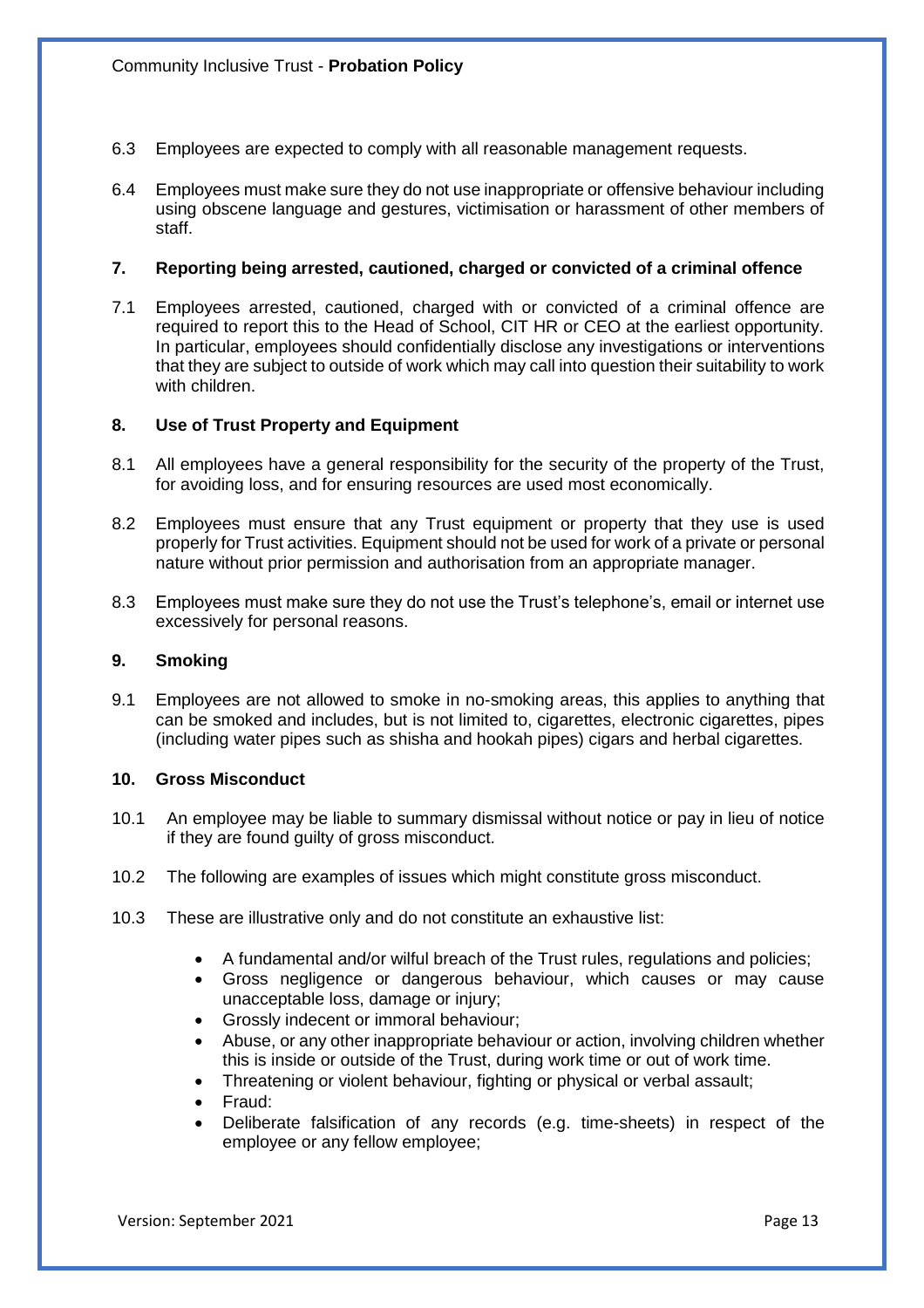- Making false declarations on applications for employment in the Trust which could lead to gaining employment by deception. Examples include false declarations of previous employment, referees or qualifications.
- Failure to declare a financial interest in contracts deemed a conflict of interest
- Making false declarations or failing to disclose required information on a DBS check.
- Making a false declaration or failing to disclose information in relation to the disqualification from childcare requirements, or becoming disqualified from providing childcare;
- Undertaking private work on the premises and/or during working hours and wilful disregard of duties or instructions;
- Breaching student or Trust confidentiality without lawful reason, for example the unauthorised use or disclosure of confidential information or failure to ensure that confidential information is kept secure.
- Theft or misappropriation of money or property whether belonging to the Trust, another employee or a third party;
- Unauthorised consumption of alcohol on the premises, or reporting for work under the influence of alcohol or controlled drugs;
- Any taking or possession of controlled drugs or stimulants, which have not been prescribed by a registered medical practitioner;
- Destruction/sabotage of Trust property or any other property on the premises;
- Serious Health and Safety breaches;
- Gross insubordination and/or refusal to obey legitimate instructions given by any members of the Senior Leadership Team;
- Repeated or serious failure to obey instructions, or any other serious act of insubordination;
- Any breach of a legal statute, which has a direct effect on the employee's ability to undertake stated duties and/or on the desired characteristics of his or her position;
- Allowing or assisting any unauthorised person to gain entry to the premises;
- Any fundamental and/or substantial breach of trust or unauthorised disclosure of information relating to the Trust's affairs to third parties.
- A substantial failure to meet expected standards of work and/or behaviour amounting to serious neglect of duty;
- Deliberately driving on Trust business without an appropriate licence and/or the appropriate insurance;
- Discrimination or harassment or other breaches of the Trust's Equal Opportunities and Diversity Policy;
- Failure to inform the Senior Leadership Team of any criminal charges/convictions or police cautions that are relevant to the employee's employment;
- Serious breaches of the Trust's Safeguarding and Child Protection Policy and Procedure;
- Inappropriate conduct with children or young people, including failing to maintain appropriate professional boundaries;
- Serious breaches of the Trust's External Communication Policy, Data Protection Policy, Acceptable use of the Internet Policy; and Photography & Social Media Policy;
- In respect of teaching staff, a serious breach of the standards of professional conduct as set out in the Teacher's Standards.
- Any conduct which indicates that the employee no longer intends to be bound by his or her duties or which calls into question the mutual bond of trust and confidence that must exist between the employer and the employee.